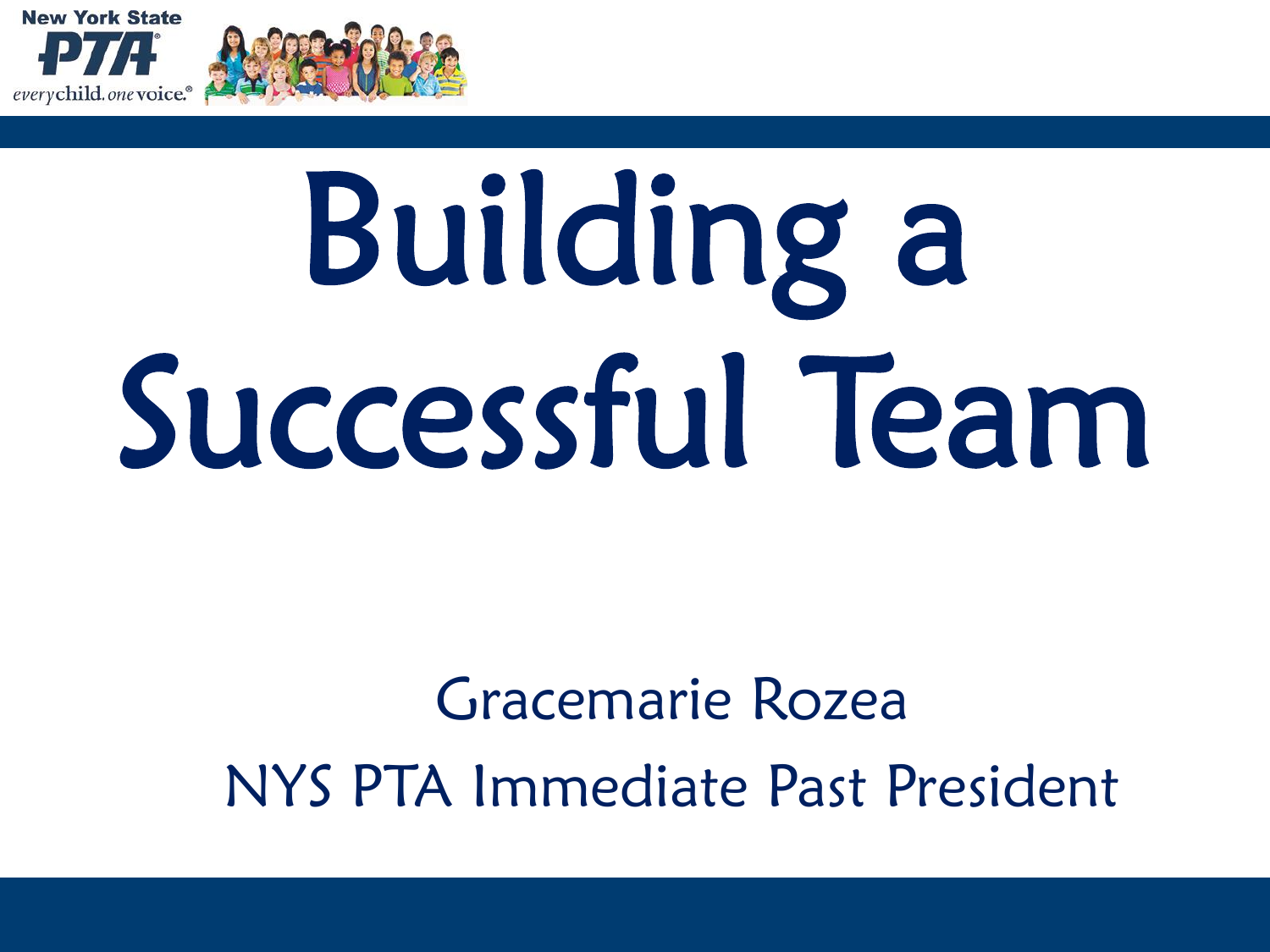

#### What is a Team?

A team is any group of people working together to accomplish a shared objective

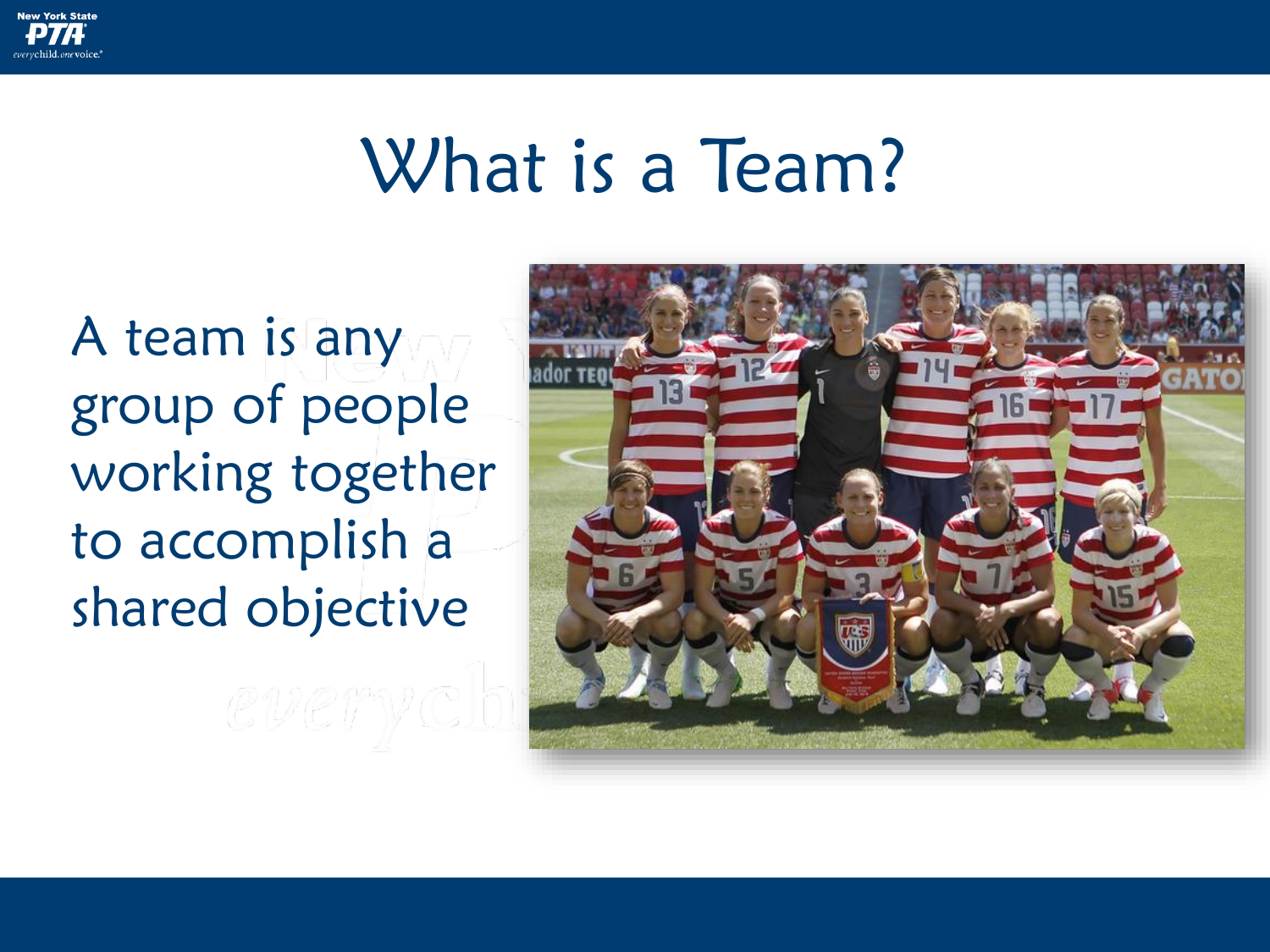

#### Why are teams important?

Think about a time when you worked with other people to get something done

- What about the group worked well?
- What about the group didn't work well?

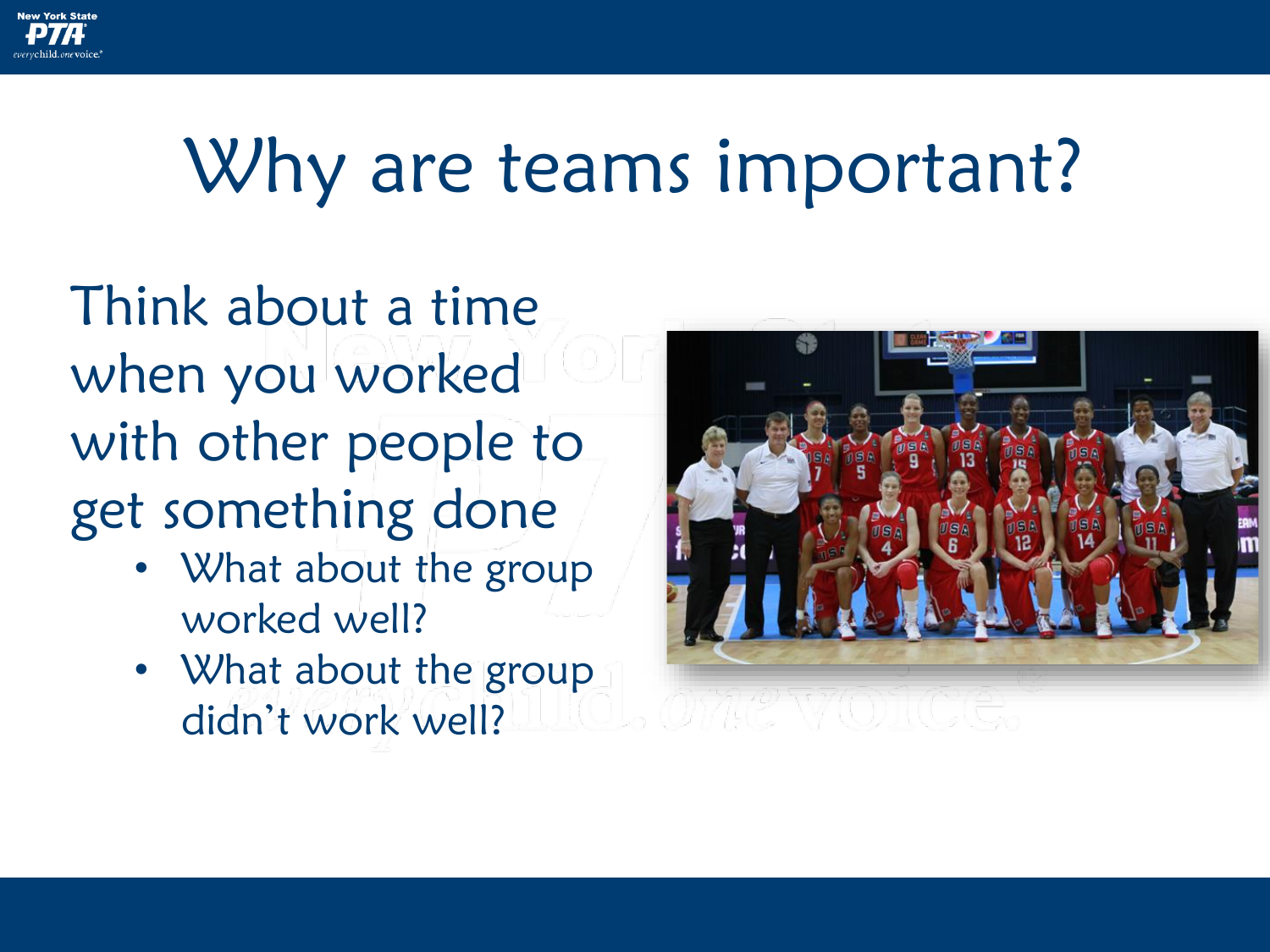

#### Strong teams…

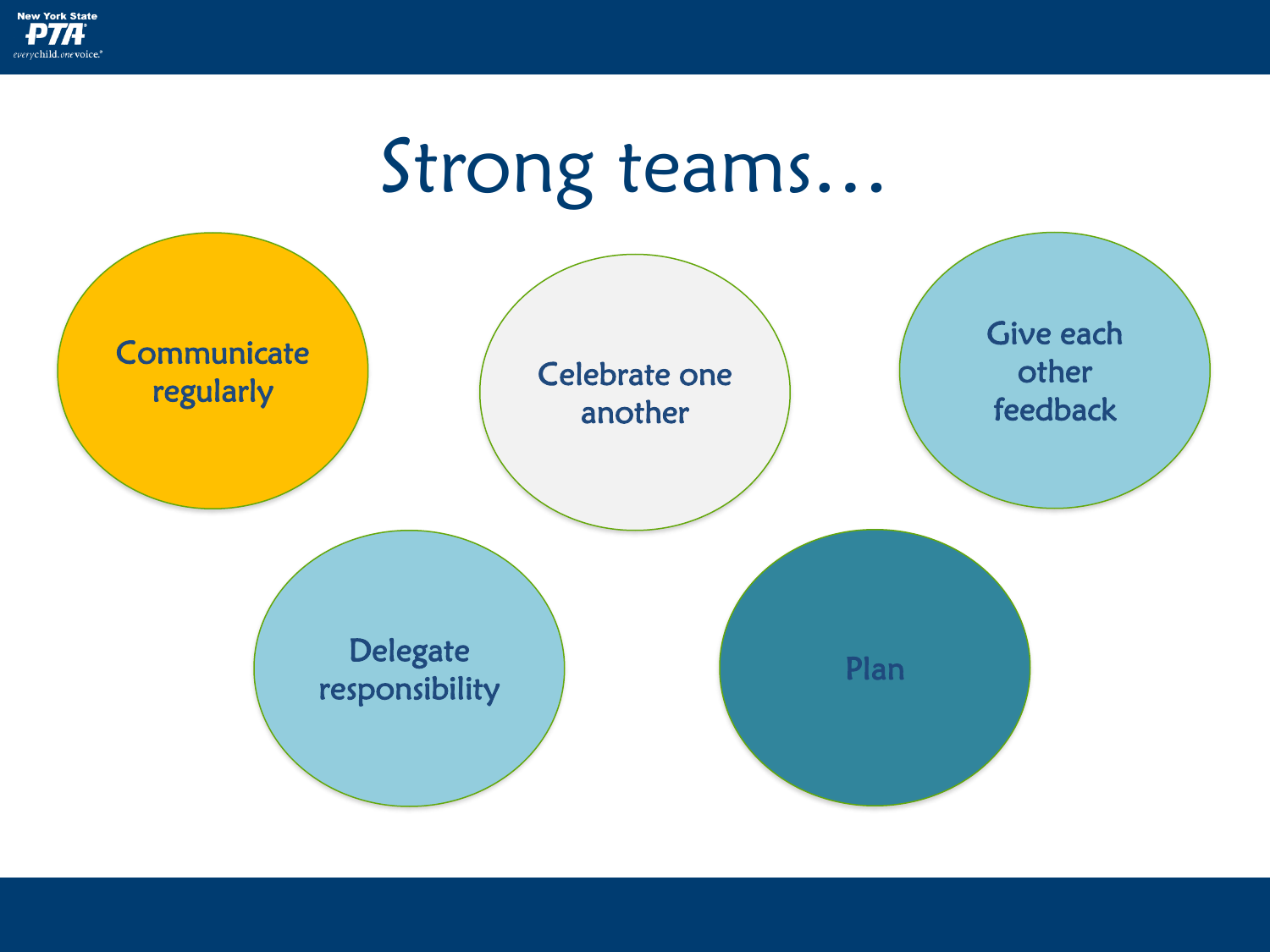

## Dysfunctional Teams

❖Don't communicate well or often ❖Personalize, judge, criticize and assume ❖Don't play by the same rules ❖Lack insight ❖Lack a shared goal or focus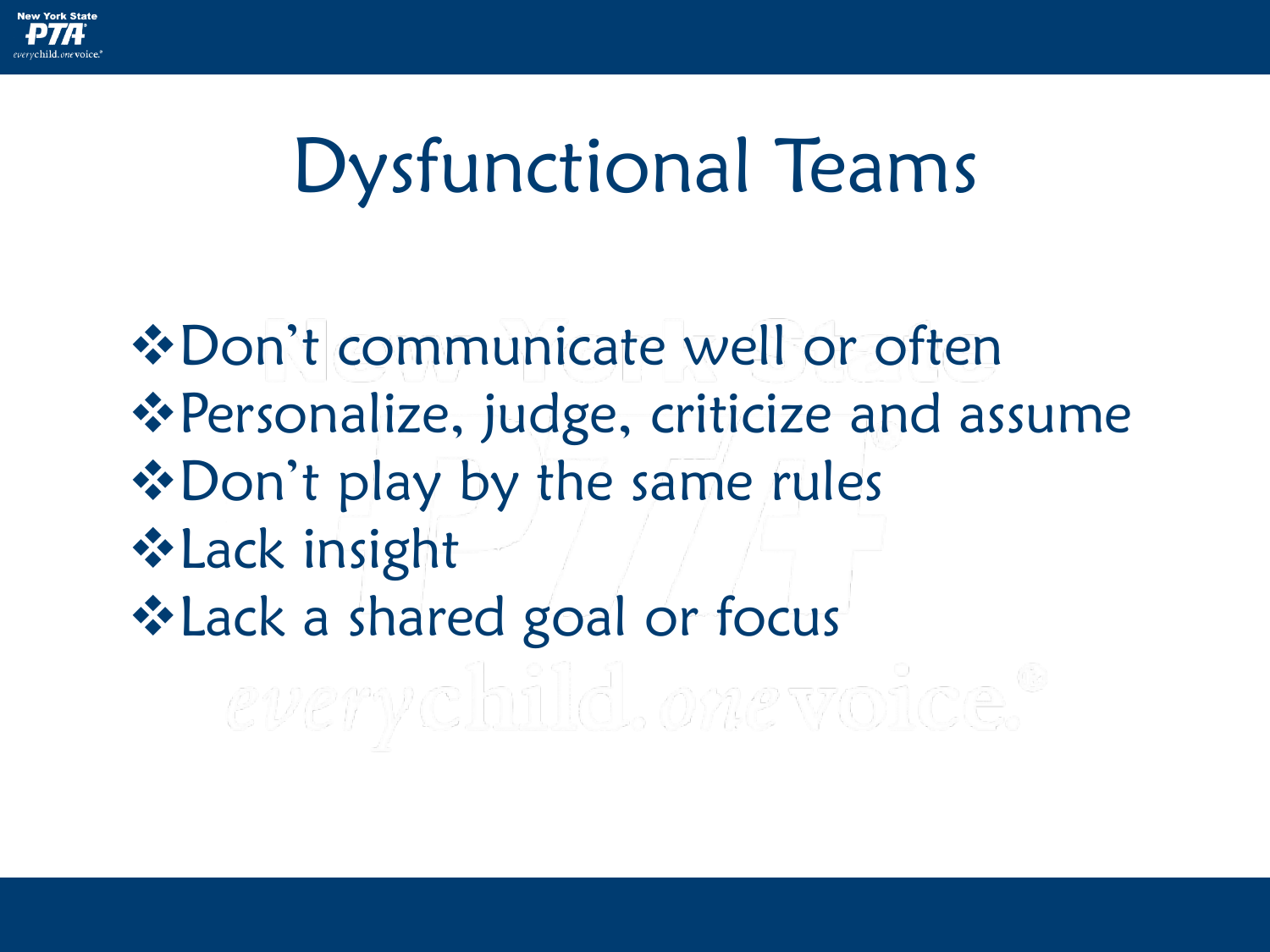

## Great Teams

❖Welcome and capitalize different leadership types ❖Establish norms ❖Assess function and evaluate impact ❖Embrace the same definition of success

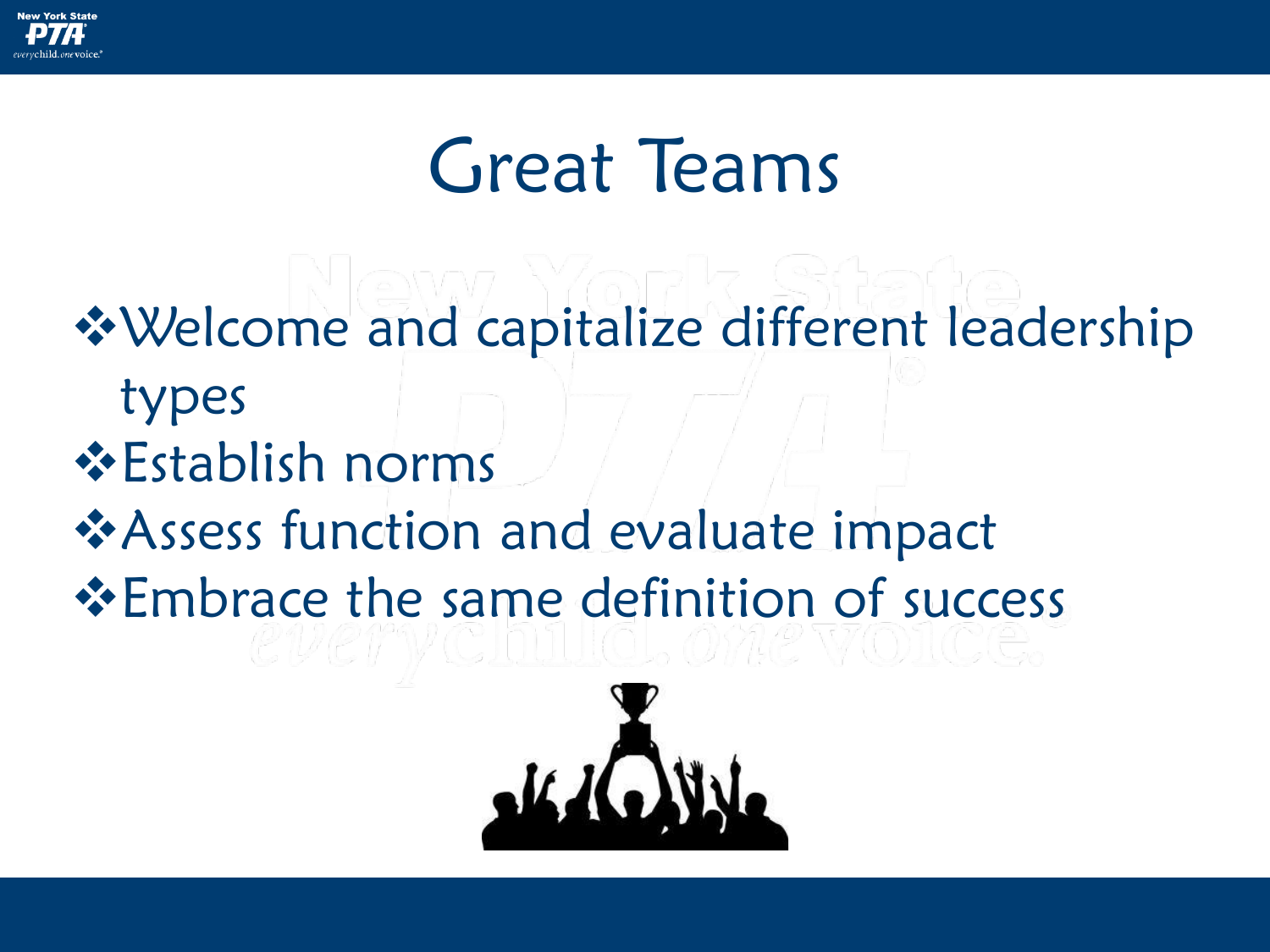

## Roles on a Team

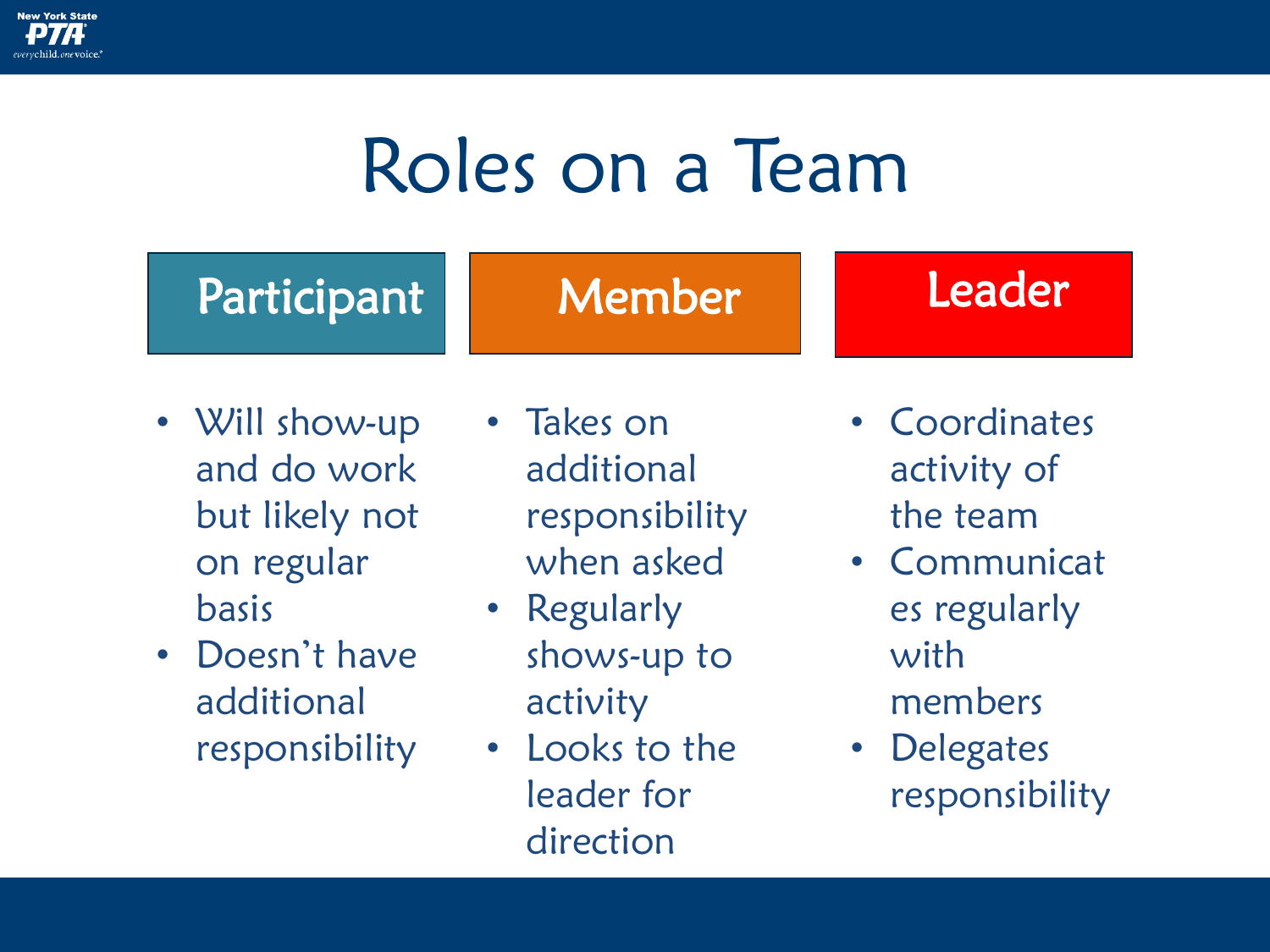

## Why Do We Assign Roles on a Team?

If you're the team leader:

- Ensures everything gets done
- System of accountability
- Creates buy-in
- Allows members to show off their strengths

If you're the team member:

- Show a tangible contribution
- Highlight the strengths and diversity of the team
- Know what exactly is expected of you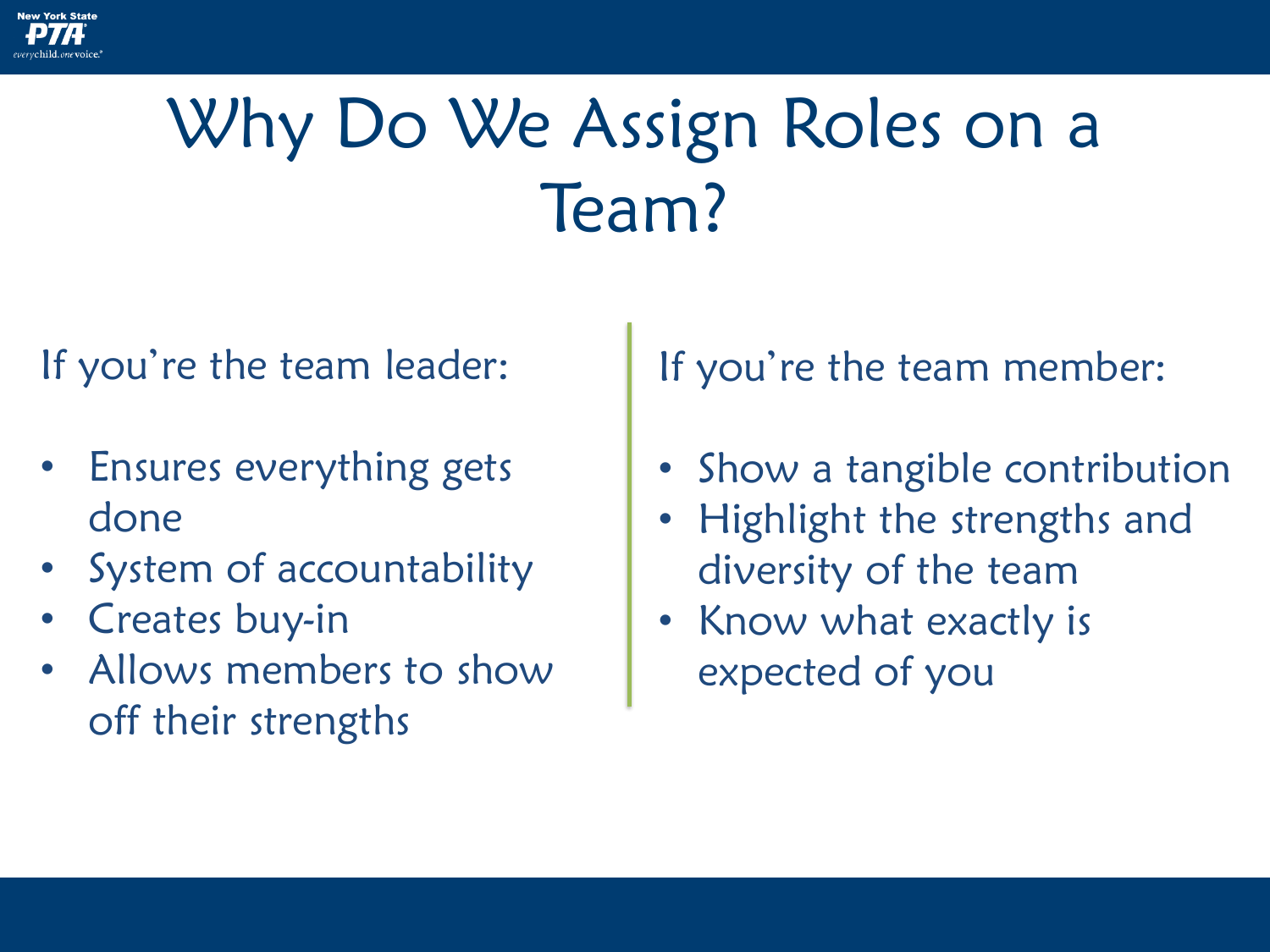## The Ladder of Engagement

- Incremental opportunity and responsibility to contribute
- Reward good work and success with additional opportunities and responsibilities
- Team members will rise to the top and become team leaders

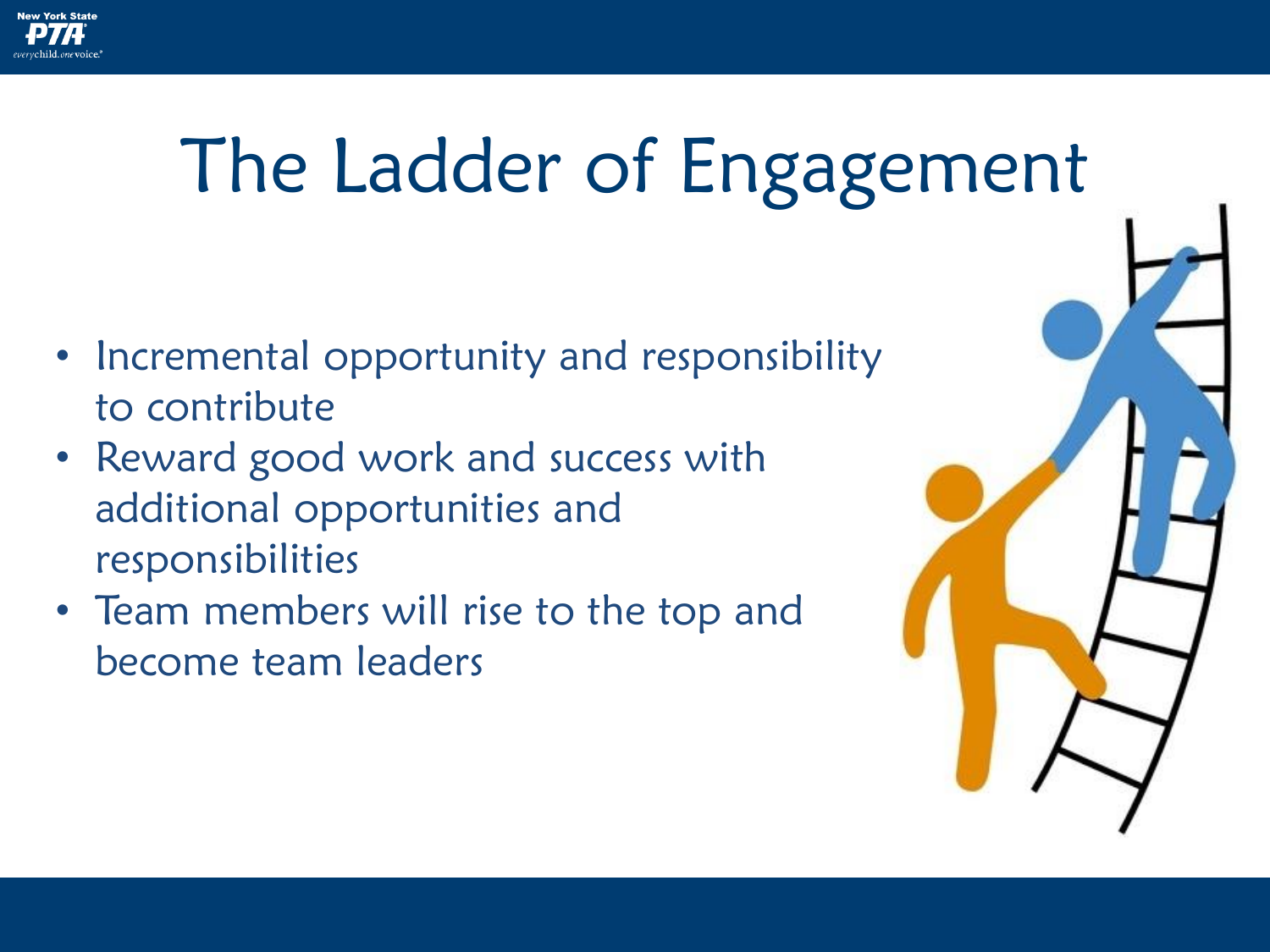

## Personality Types

The Healer The Mastermind The Counselor The Architect The Champion The Commander The Visionary The Teacher

The Protector The Composer The Inspector The Craftsperson The Provider The Performer The Supervisor The Dynamo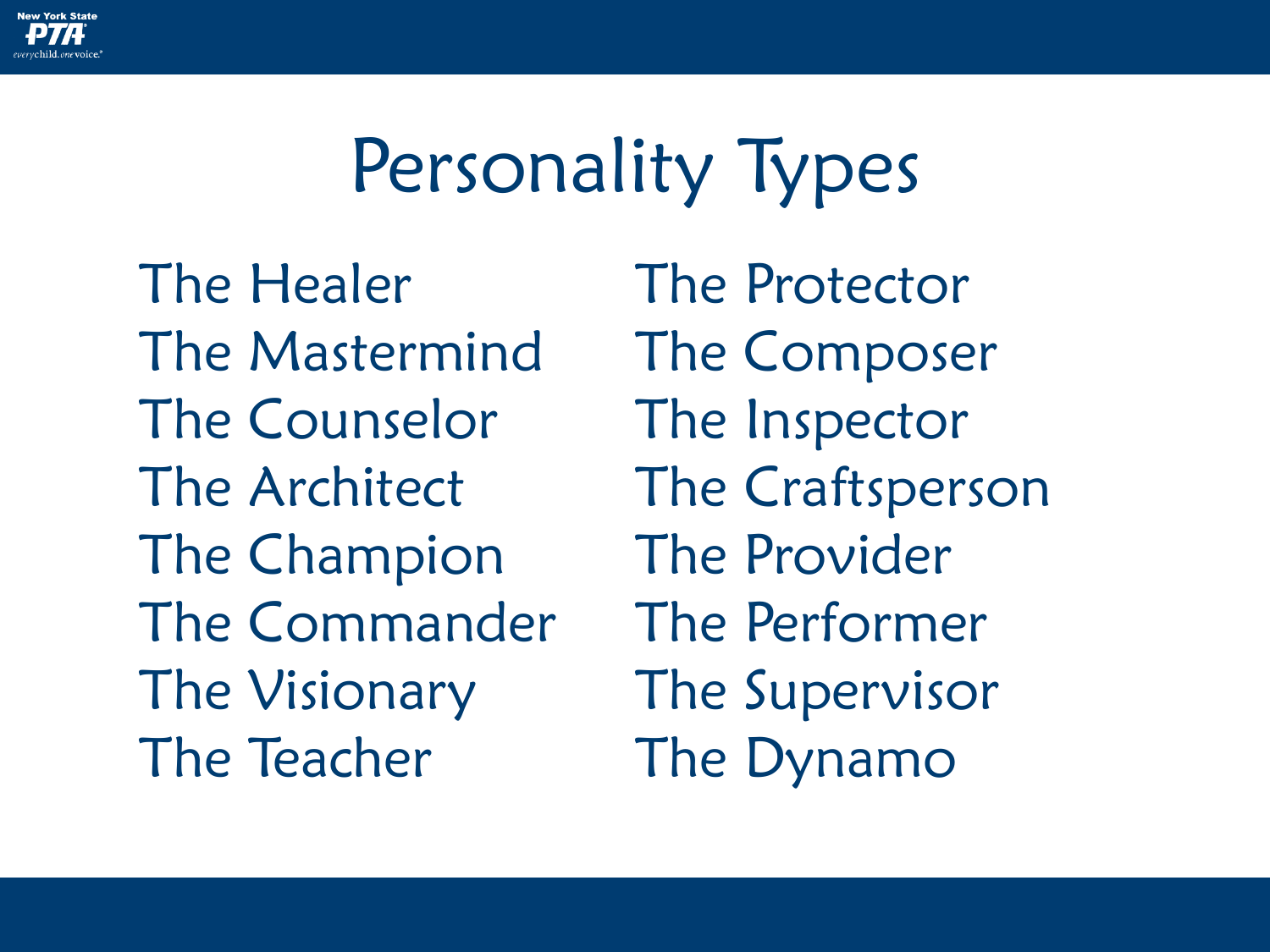

# Personality Typing

❖Introversion/Extraversion – quiet time/busy and active

❖Sensing/Intuition – focus on senses(see, feel, hear, etc.)/interested in theories, patterns, explanations

❖Thinking/Feeling – make decisions with head/make decisions with heart

❖Judging/Perceiving – appreciate structure and order/appreciate flexibility and spontaneity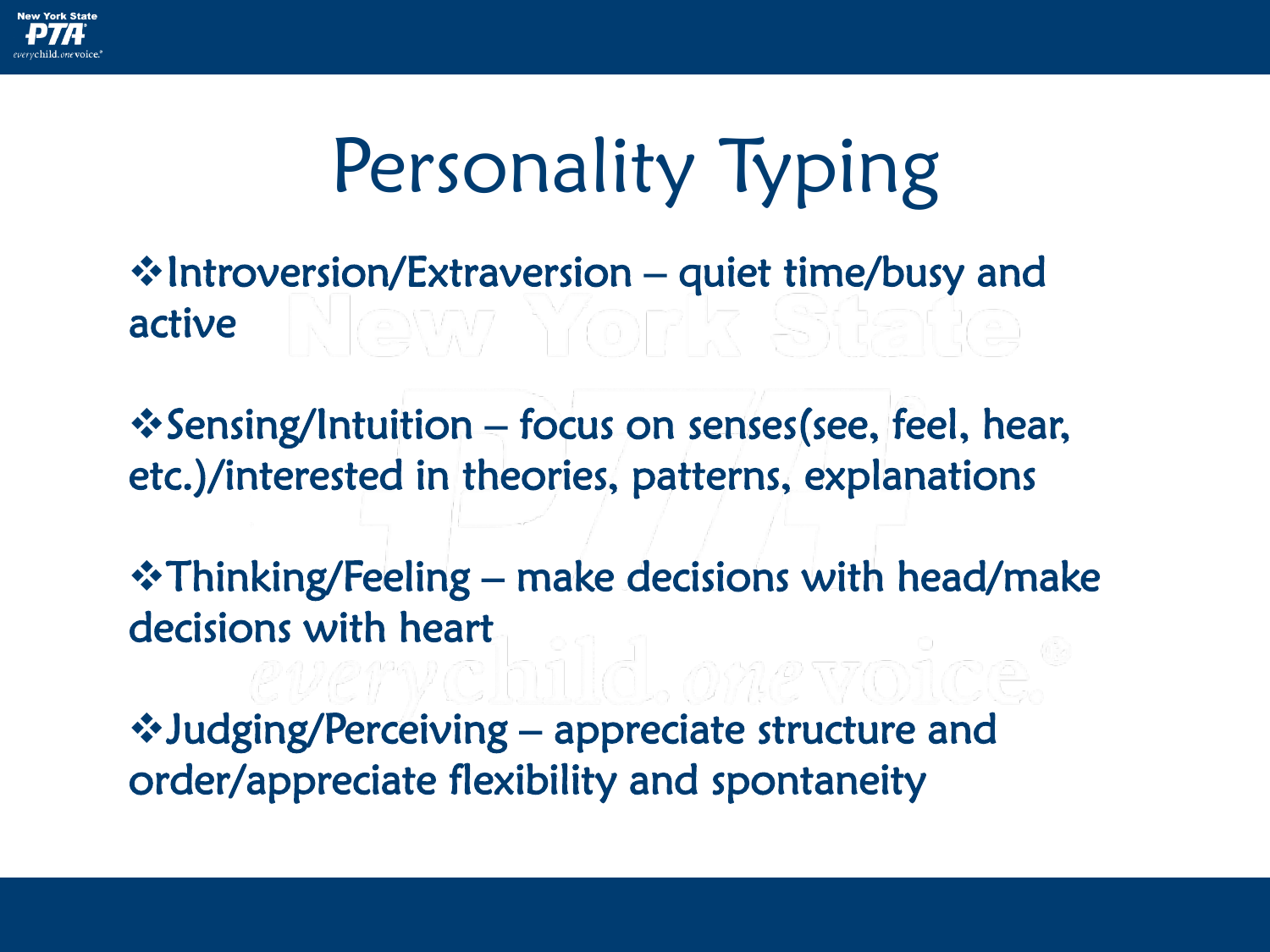#### Personality Styles of Team Members

- ❖Thinker: logical, careful, objective, cool thinking under pressure, consistent, organized, weighs alternatives
- ❖Intuitor: innovation, creative, fast and deep thinker, thrive in chaos, questioner, visionary, broad prospective
- ❖Sensor: doer, energetic, pragmatic, result-seeker, multi-tasker, action-oriented, driven, self-sufficient, confident
- ❖Feeler: empathetic, people-oriented, good listener, patient, dynamic, fun-loving, peacemaker, rely on gut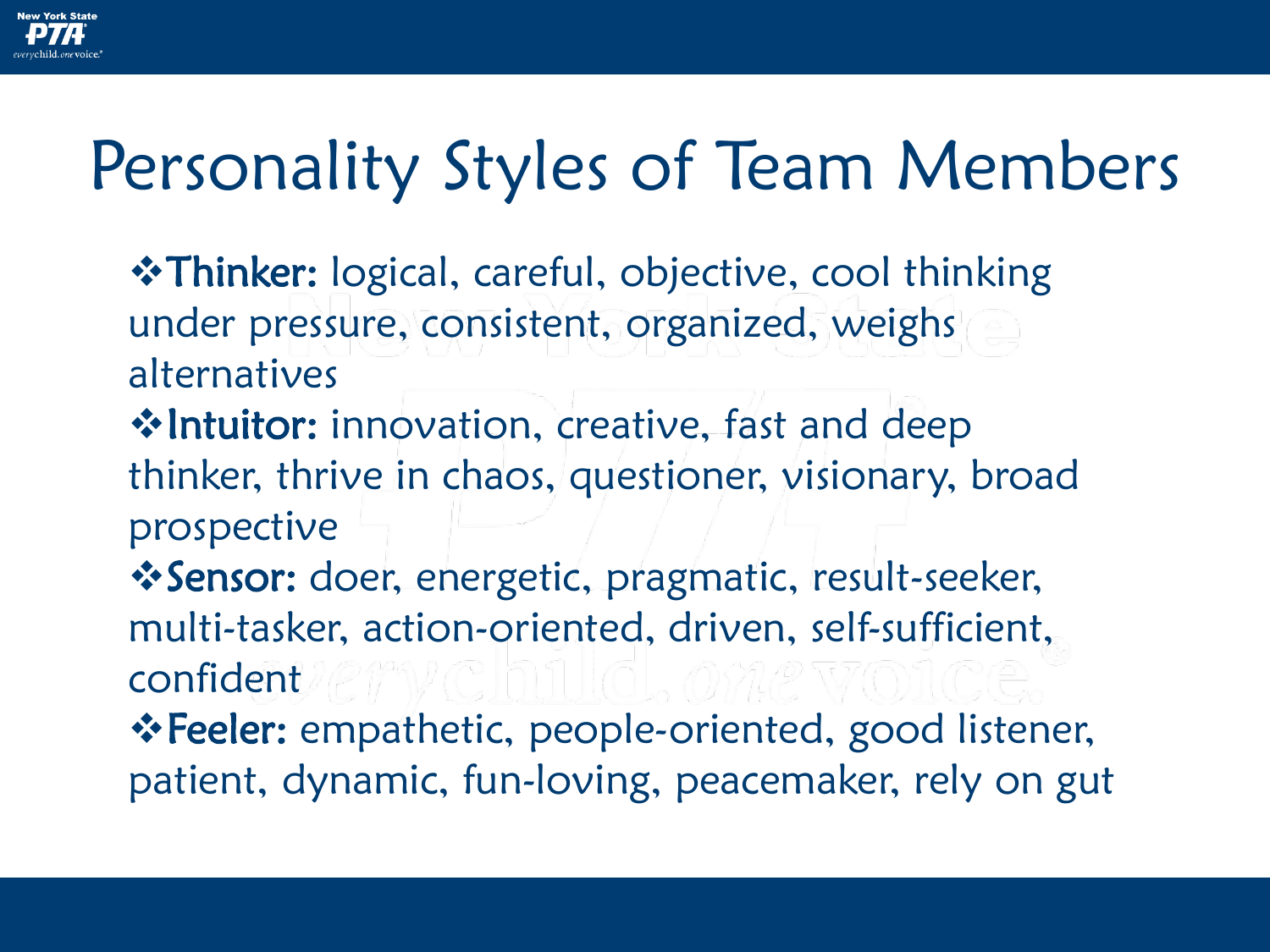

## Thinkers

- ❖ Effective communicator
- ❖ Deliberative
- ❖ Prudent
- ❖ Weighs alternatives
- ❖ Stabilizing
- ❖ Objective
- ❖ Rational
- ❖ Analytical
- ❖ Verbose
- ❖ Indecisive
- ❖ Overly cautious
- ❖ Over analyzes
- ❖ Unemotional
- ❖ Un-dynamic
- ❖ Controlled & controlling
- ❖ Rigid
- ❖ Overly serious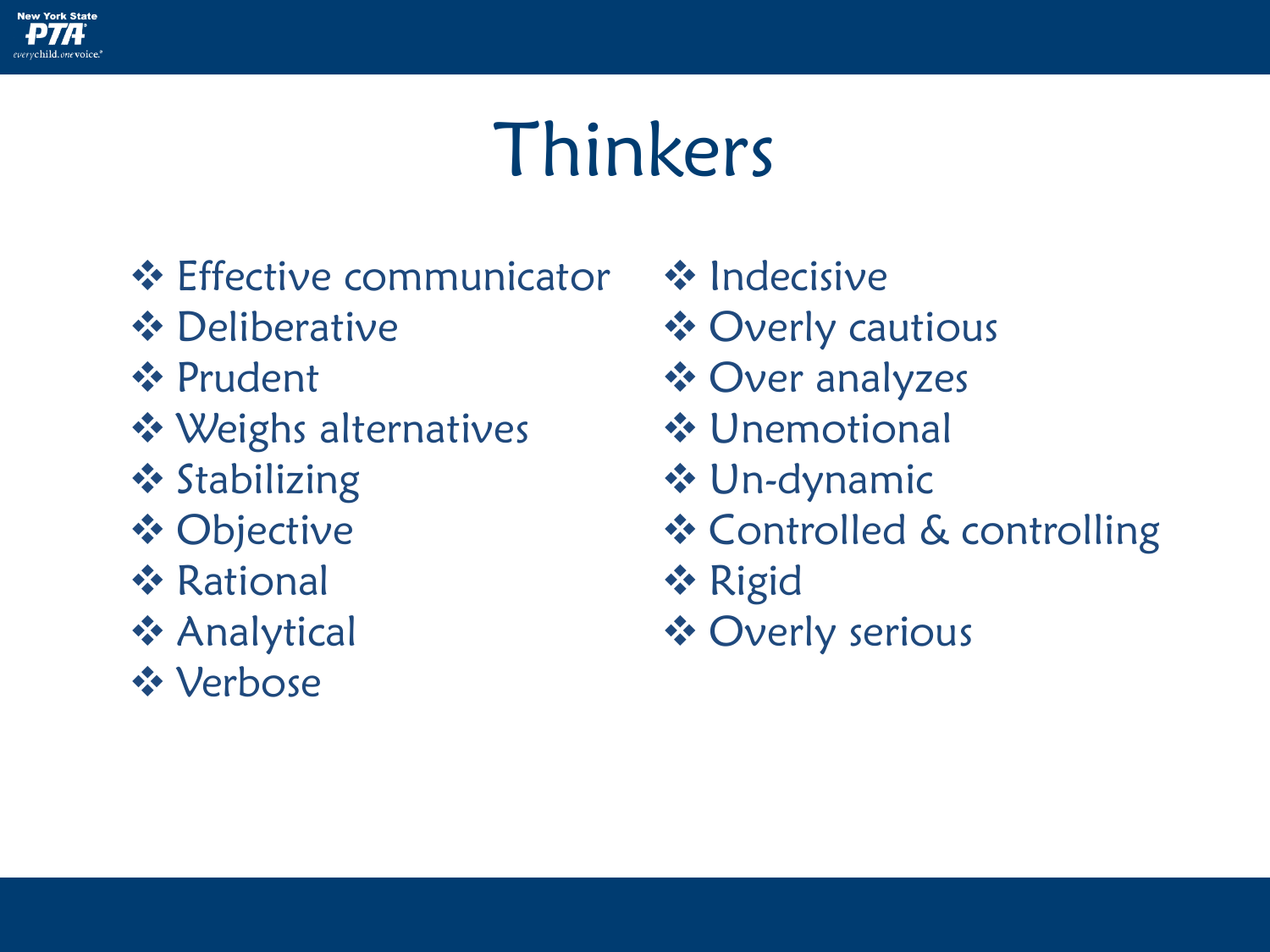

## Intuitors

- ❖Original
- **❖ Imaginative**
- **❖** Creative
- ❖Big Picture thinker
- ❖Charismatic
- **❖ Idealistic**
- **❖ Intellectually tenuous**
- ❖Unrealistic
- ❖Far-out
- ❖Fantasy-bound
- ❖Scattered
- ❖Devious
- ❖Out of touch
- **❖** Impractical
- **❖ Ideological**
- ❖Visionary
- ❖Disorganized
- ❖Undisciplined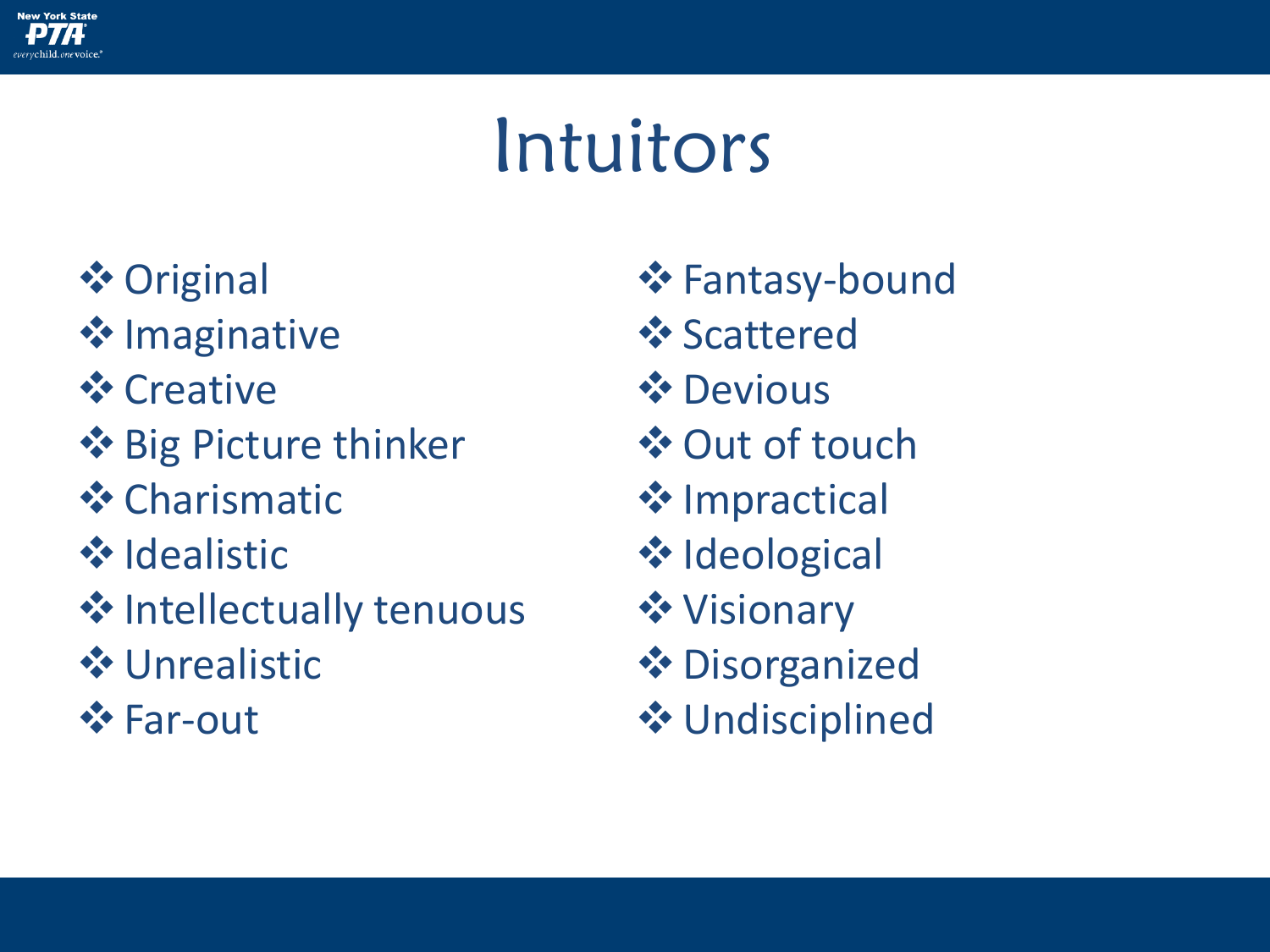

#### Sensors

- ❖ Pragmatic
- ❖ Assertive
- ❖ Directional
- ❖ Results-oriented
- ❖ Competitive
- ❖ Objective
- ❖ Confident
- ❖ Efficient
- ❖ Self-sufficient
- ❖ Doesn't think term
- ❖ Status-seeking
- ❖ Self-involved
- ❖ Acts first, think later
- ❖ Domineering
- ❖ Arrogant
- ❖ Pushy, controlling
- ❖ Prefers to do it by self
- **❖ Lacks trust in others**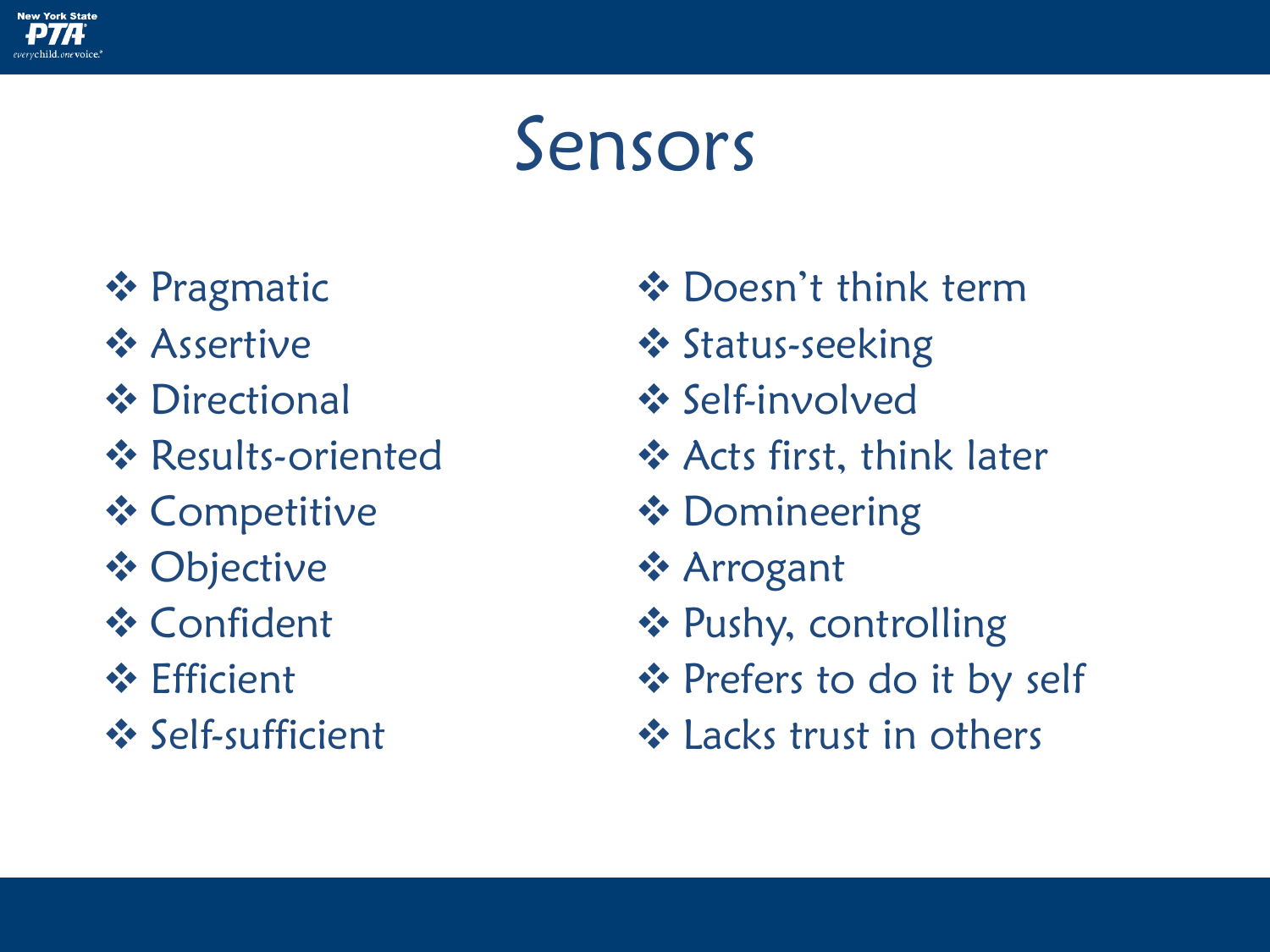

## Feelers

- ❖ Spontaneous
- ❖ Persuasive
- ❖ Empathetic
- ❖ People-oriented
- ❖ Probing
- ❖ Introspective
- ❖ Draws feeling out of others ❖ Subjective
- ❖ Loyal
- ❖ Impulsive
- ❖ Manipulative
- ❖ Over-personalizes
- ❖ Sentimental
- ❖ Postponing
- ❖ Guilt-ridden
- ❖ Stirs up conflict
- - ❖ Soft and unprofessional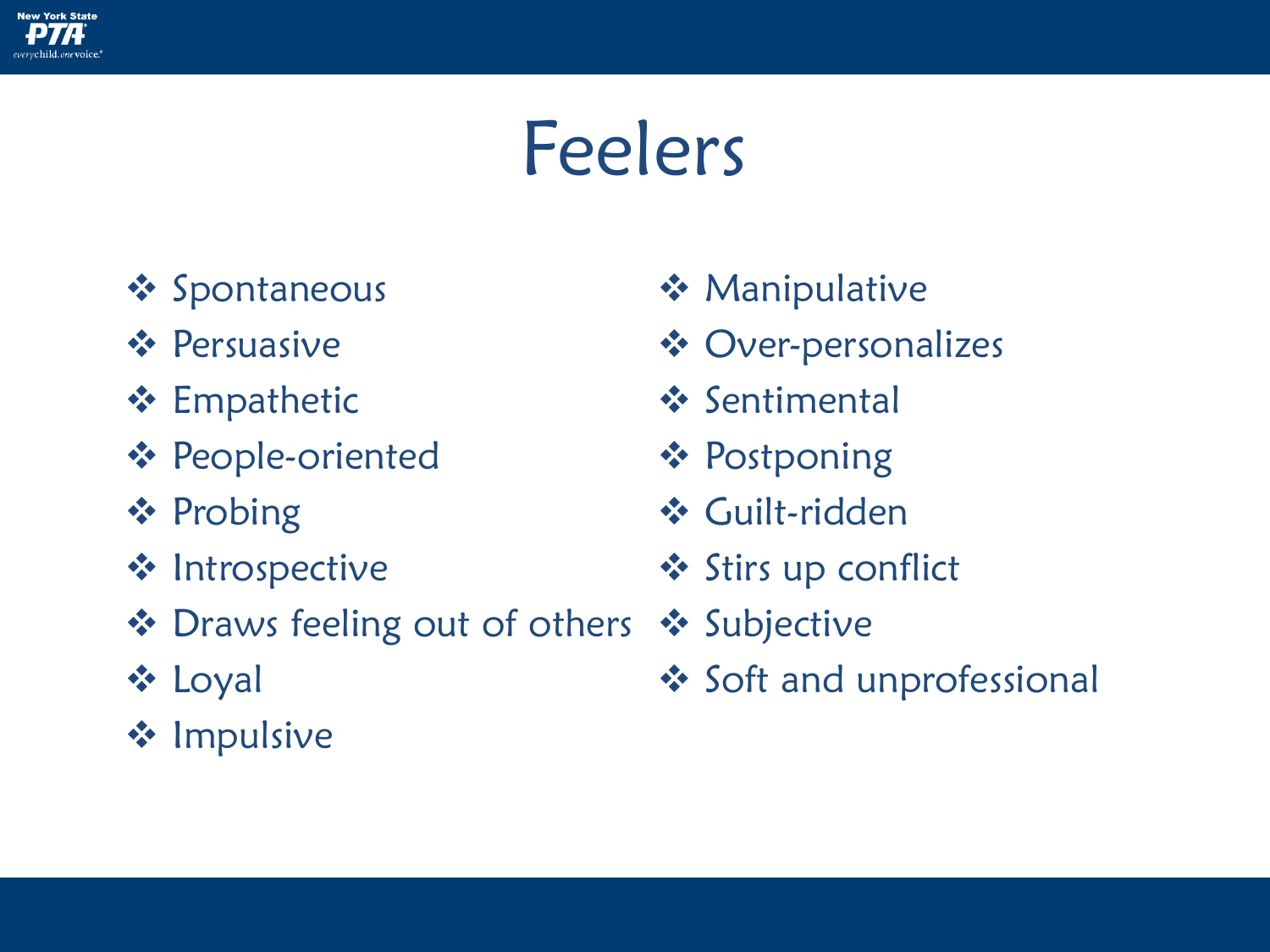

## How Do Styles Impact:

❖Roles and responsibilities? ❖Communication needs? ❖Expectations?



Who is on your team? What style do they bring to the table?

> All styles are necessary to a well-functioning team.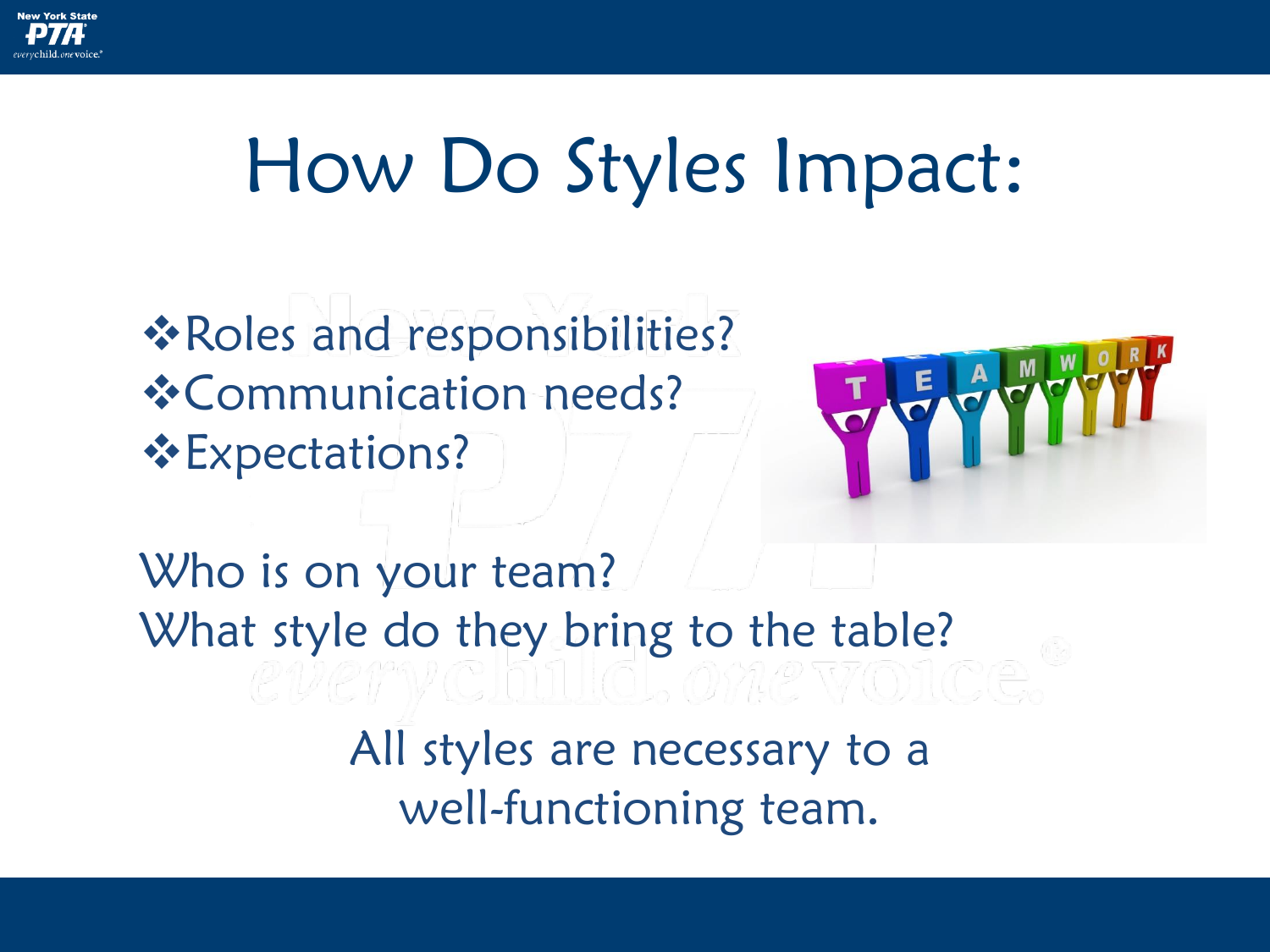

## Great Team Members

❖Listen for meaning ❖Cut people slack ❖Don't personalize ❖Don't judge ❖Recognize one style is not better than others; it is just different **❖ Read the audience**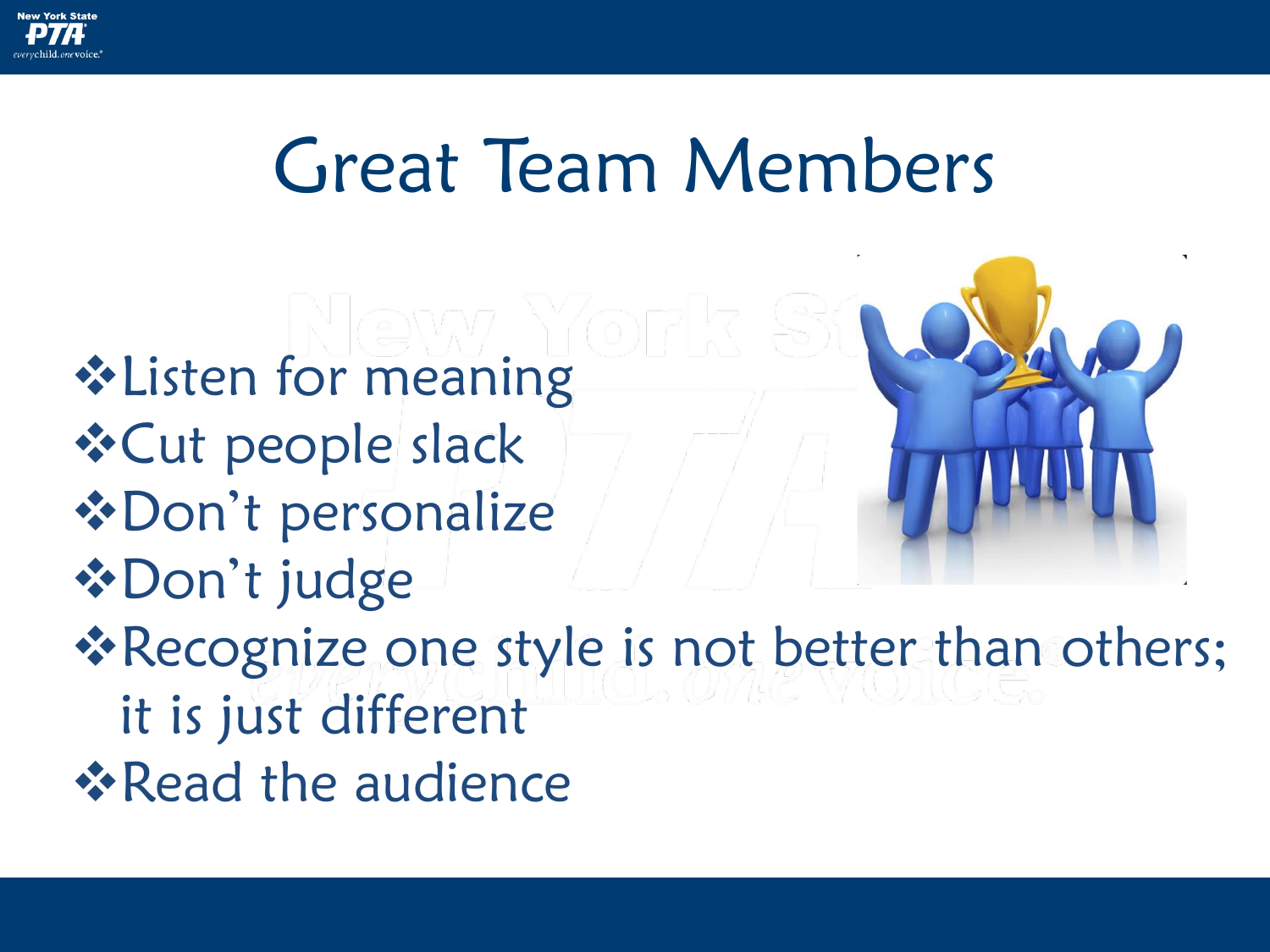

#### Exercise (Communication): Honesty Scale- How much is too much?

- ❖Level 1: avoid negatives, find something positive no matter how hard. (We are so glad you chaired this committee; we'll find a more interesting role for you next year.)
- ❖Level 3: find good as well as bad (I really admire how hard you worked on this; the next time, please give the board more notice so all could participate.) ❖Level 5: Unvarnished; no holds barred. (What a train wreck. You totally missed the point. Let's start over.) ❖Share…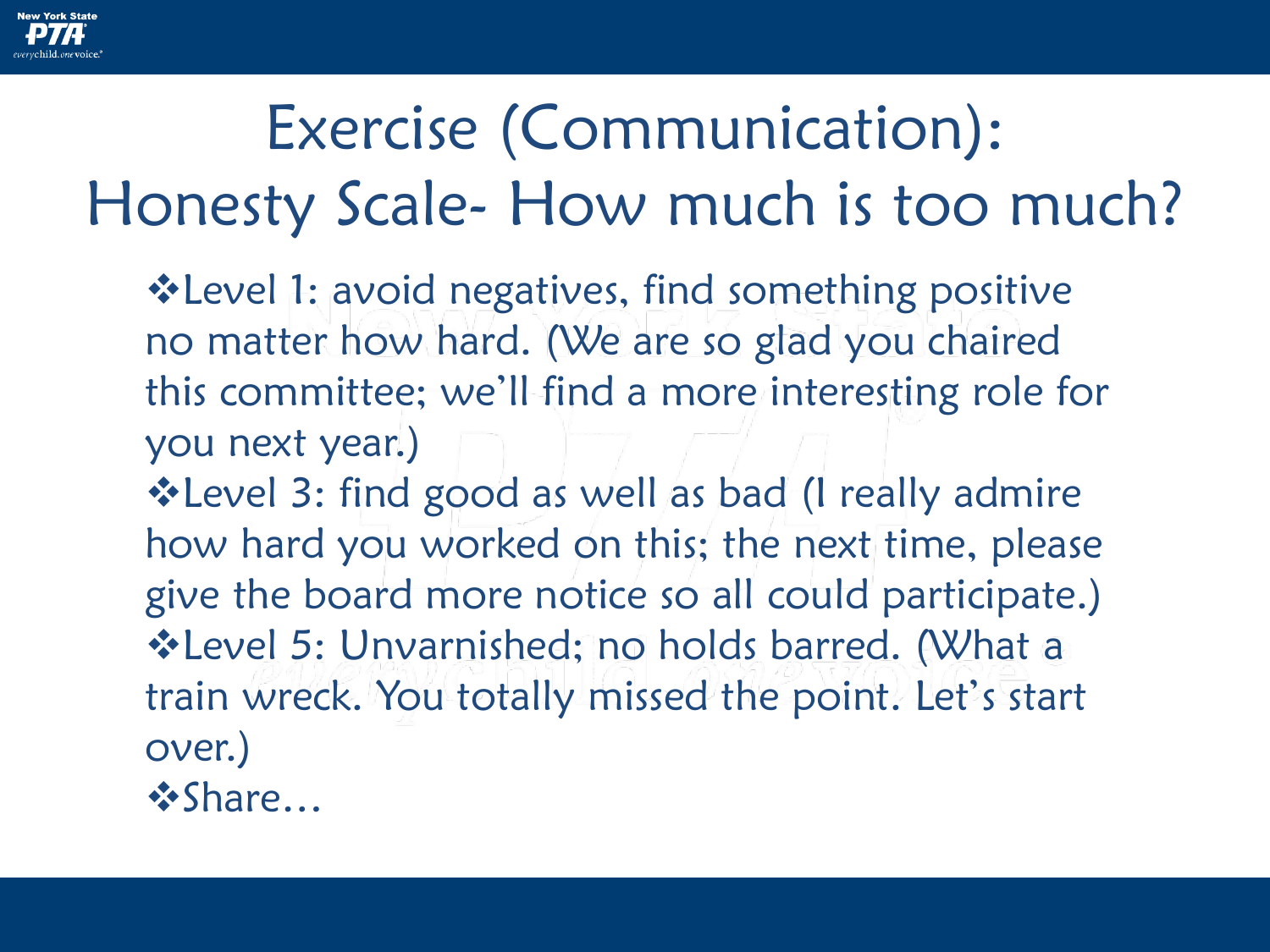

#### Exercise (Communication): Win With Me, Lose With Me

❖Write down 3 things that someone can do to win with you… if they do it, you are open to communication, ready to listen/help, view them in a positive light ❖Write down 3 things that make it less likely that you will listen to someone or want to work with them, less likely you will cooperate ❖Share…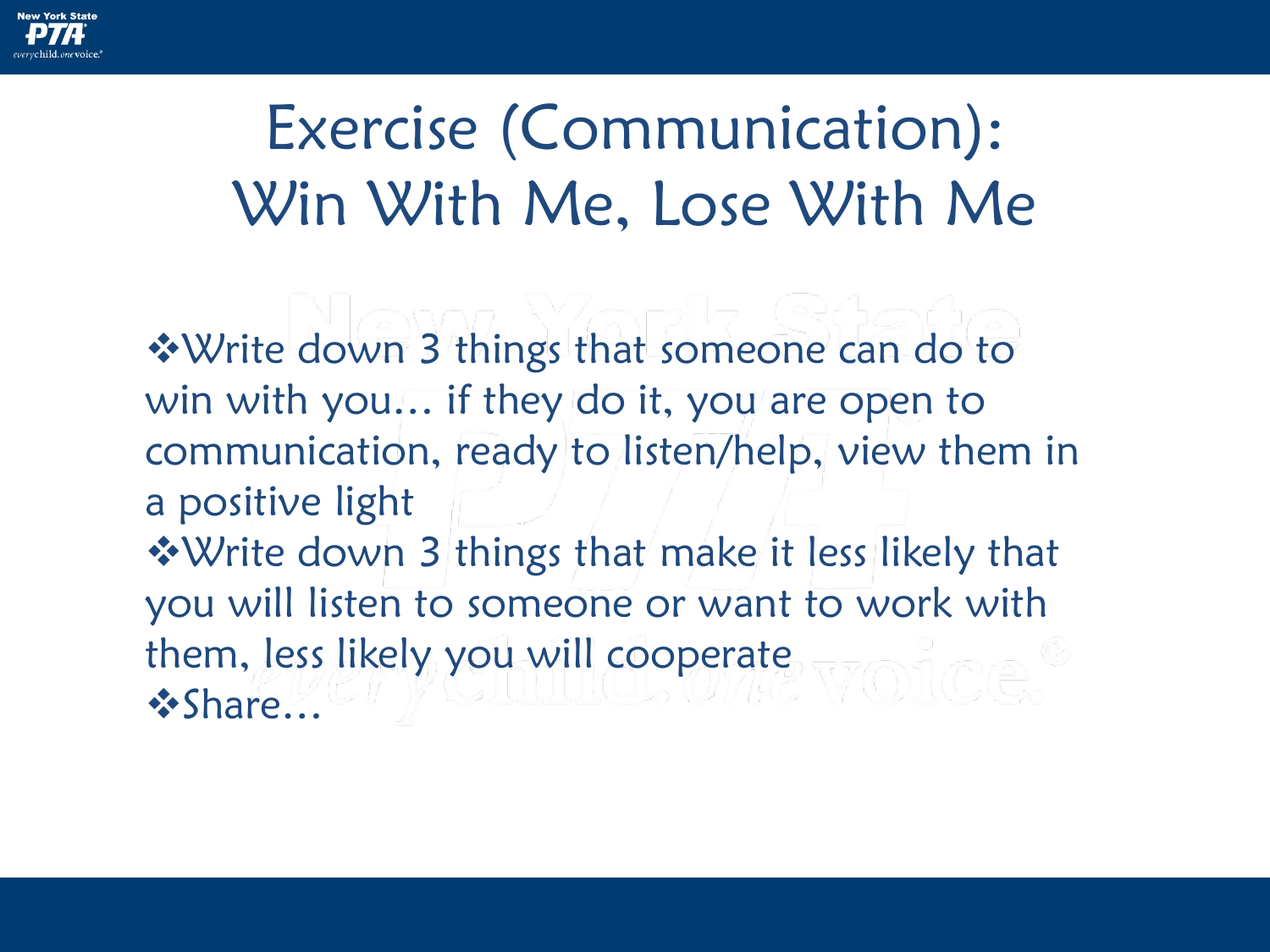

#### Set Norms

Code of Conduct

❖Written/signed statement of what your team values

❖Standard to which to hold you and your team accountable ❖Simple statements of value

Meeting Ground Rules ❖Short, simple rules ❖Posted on walls or on agenda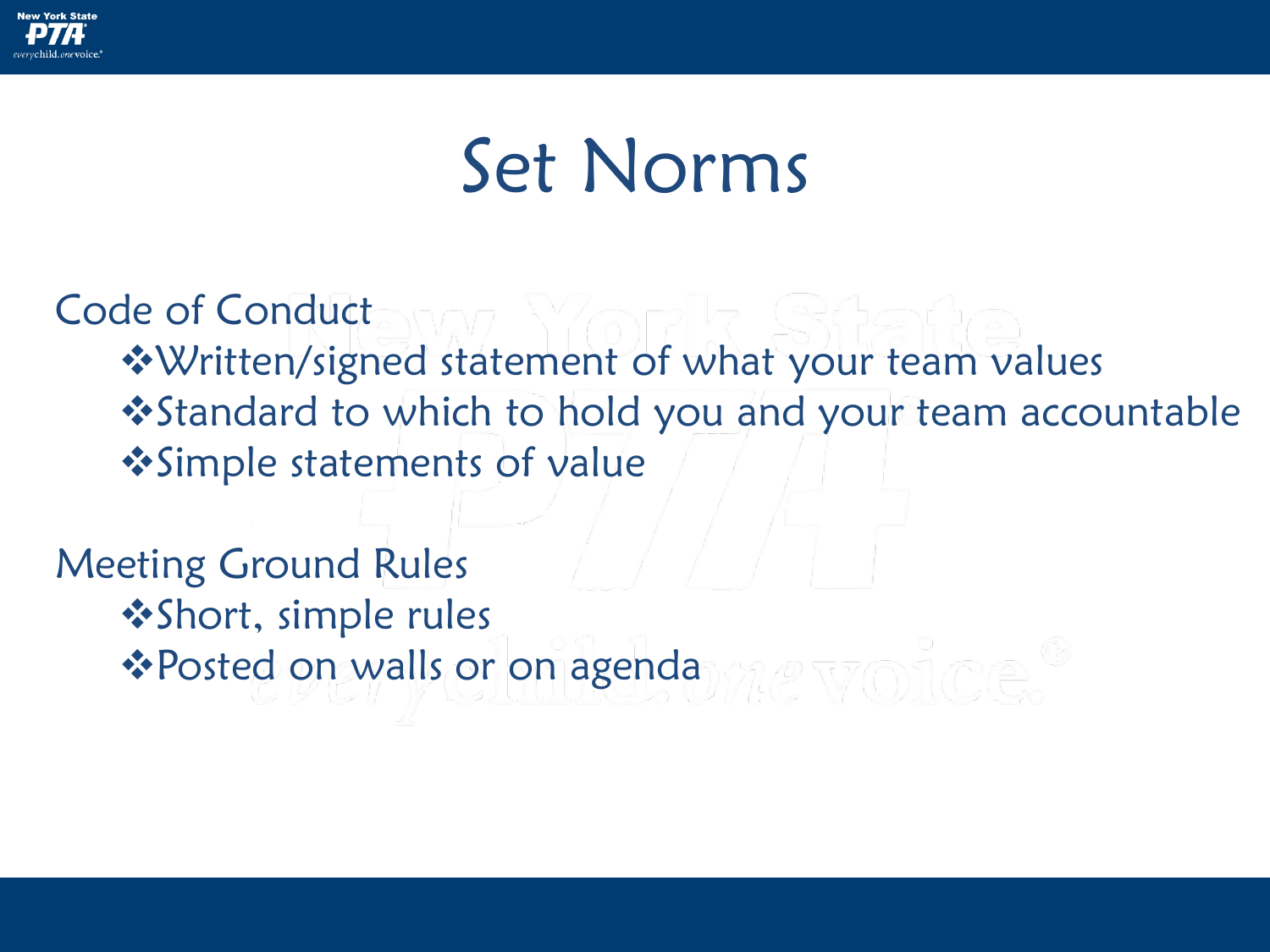

# Sample Ground Rules

- 1) Be on time, meetings will start on time.
- 2) 2-5 minute update for each leader; if more time is needed, group agrees to extend.
- 3) Hold questions until each leader is done with update; do not interrupt.
- 4) Table side conversations until before or after the meeting.
- 5) Be an active listener and participant, no technology.
- 6) Be prepared to report out for your team.
- 7) Attend or send a back-up representative for your team.
- 8) Let the Team Leader/Expert respond to inquiries before you do.
- 9) Meet deadlines and follow-up when promised.
- 10) Communicate with fellow Team Leaders and Team Members.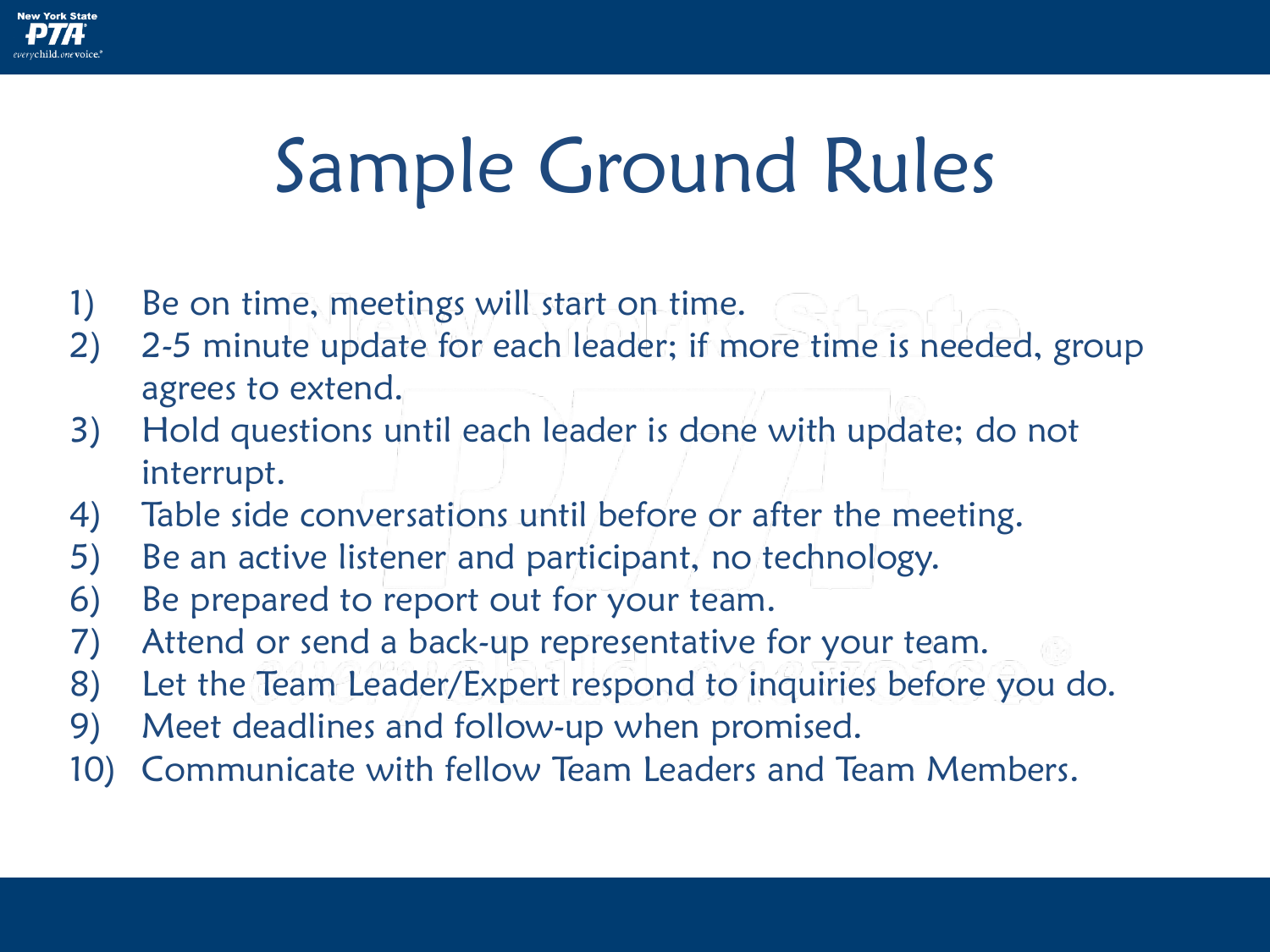

#### Evaluations

Great teams evaluate function:

❖Are we getting along? ❖Are we getting things done? ❖What do we need to do better?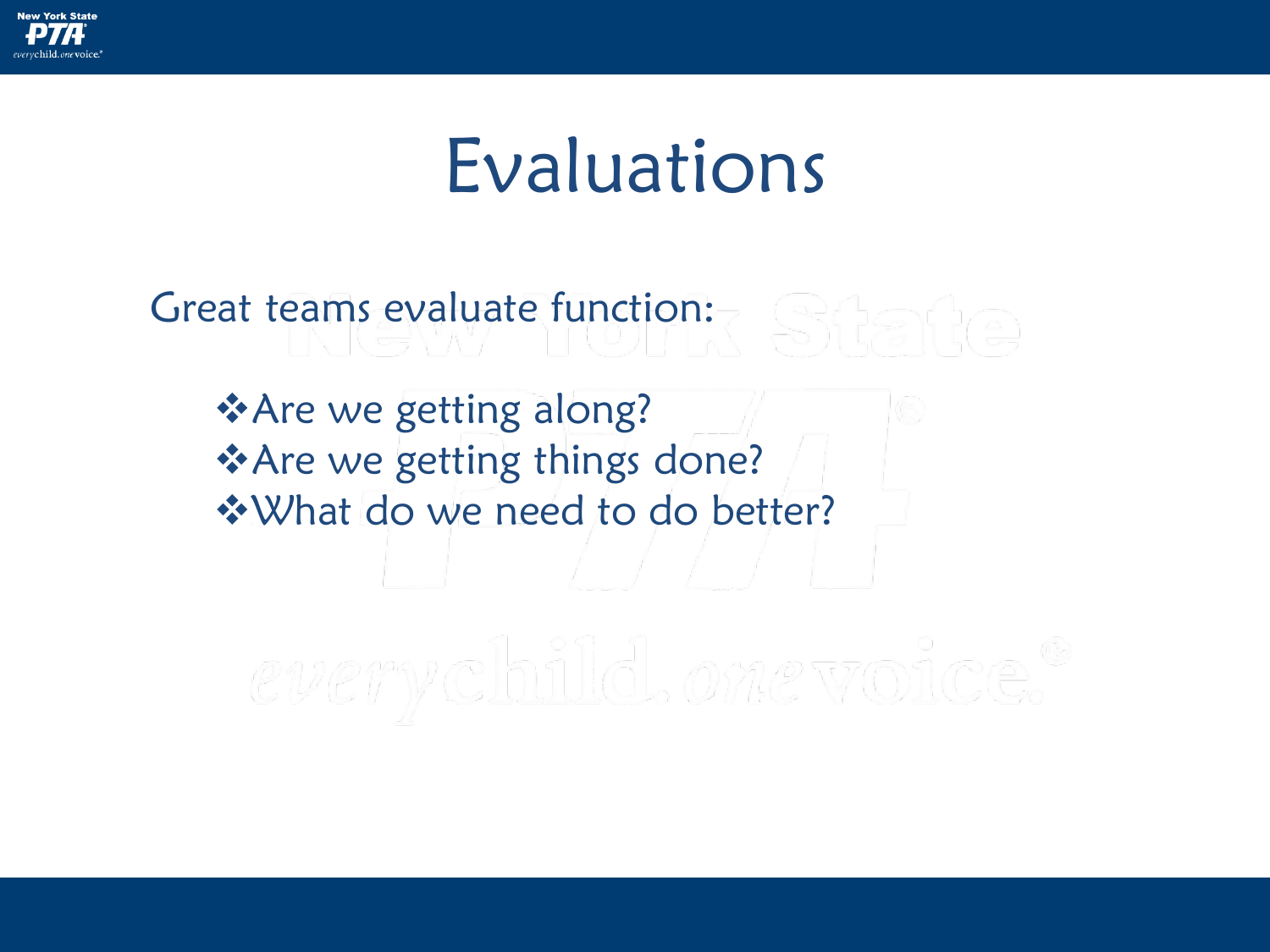

# Exercise (Evaluations)

Pulse check via index cards (before or after meetings)

❖Ask board to write 3 things they think the board does well; or

❖Ask for 1 suggestion to improve board meeting or board function; or

❖Ask for 1 thing they wish the board did better, or one area of training necessary, or 1 thing they wish would stop. ❖Debrief at the next meeting anonymously - 30 minute discussion around findings. For positives, celebrate success and identify action you can take to build on success; for improvements, identify at least one action the board can agree to take to make things better.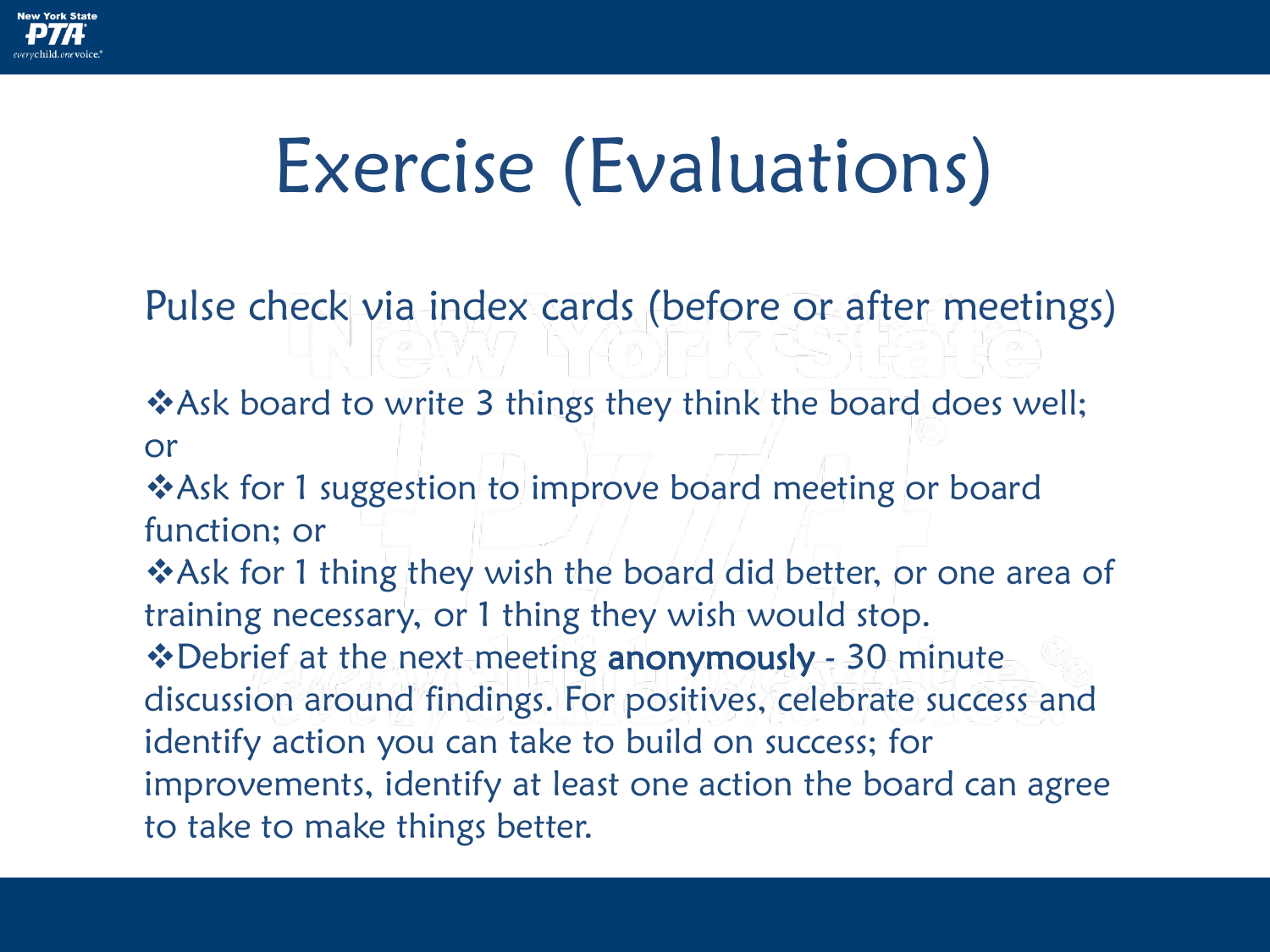

# Goal Setting

**PTA Mission Drives Goals** 

▪Yearly Goals/Priorities: ❖Create a plan ❖Get input from members and staff ❖Budget to support goals ❖Identify indicators of success ❖Celebrate success

▪Goal planning e-learning courses on National website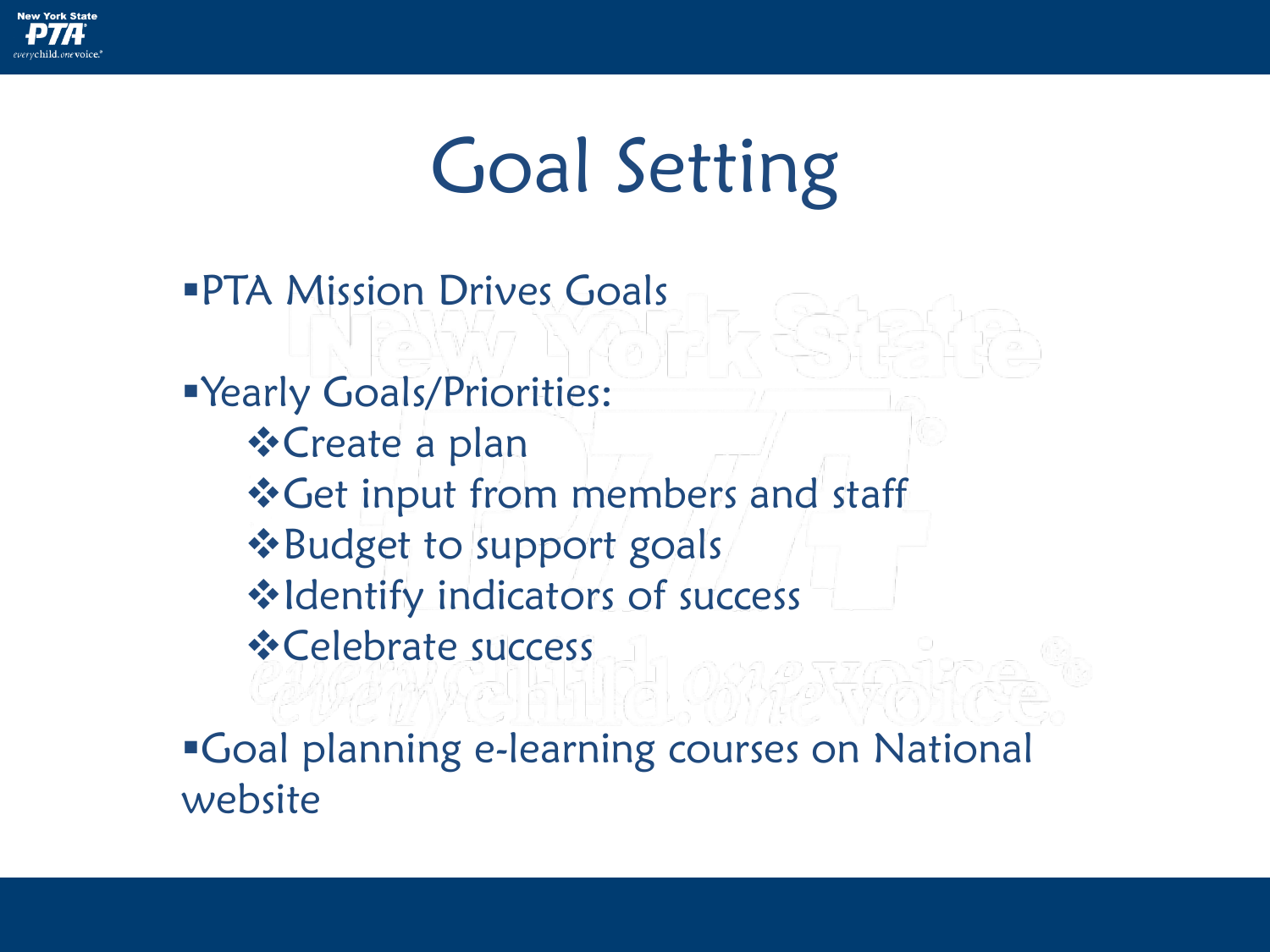

## Exercises: Goal Setting

#### Profit

Profit in PTA is what we produce at the end of the day that demonstrates success, or shows value was given/attained. **Ve** Ask your board to list *at least* 3 things that answer these questions: "What does profit look like for your committee/position?" and "If you and your committee do your jobs, what does success/profit look like?" ❖Now ask them to star (\*) one item on their list that is necessary for your PTA to succeed. If it happens, it shows your PTA is doing the right things.

❖Finally, collect all the cards and put together a document showing what success looks like for all committees and your PTA.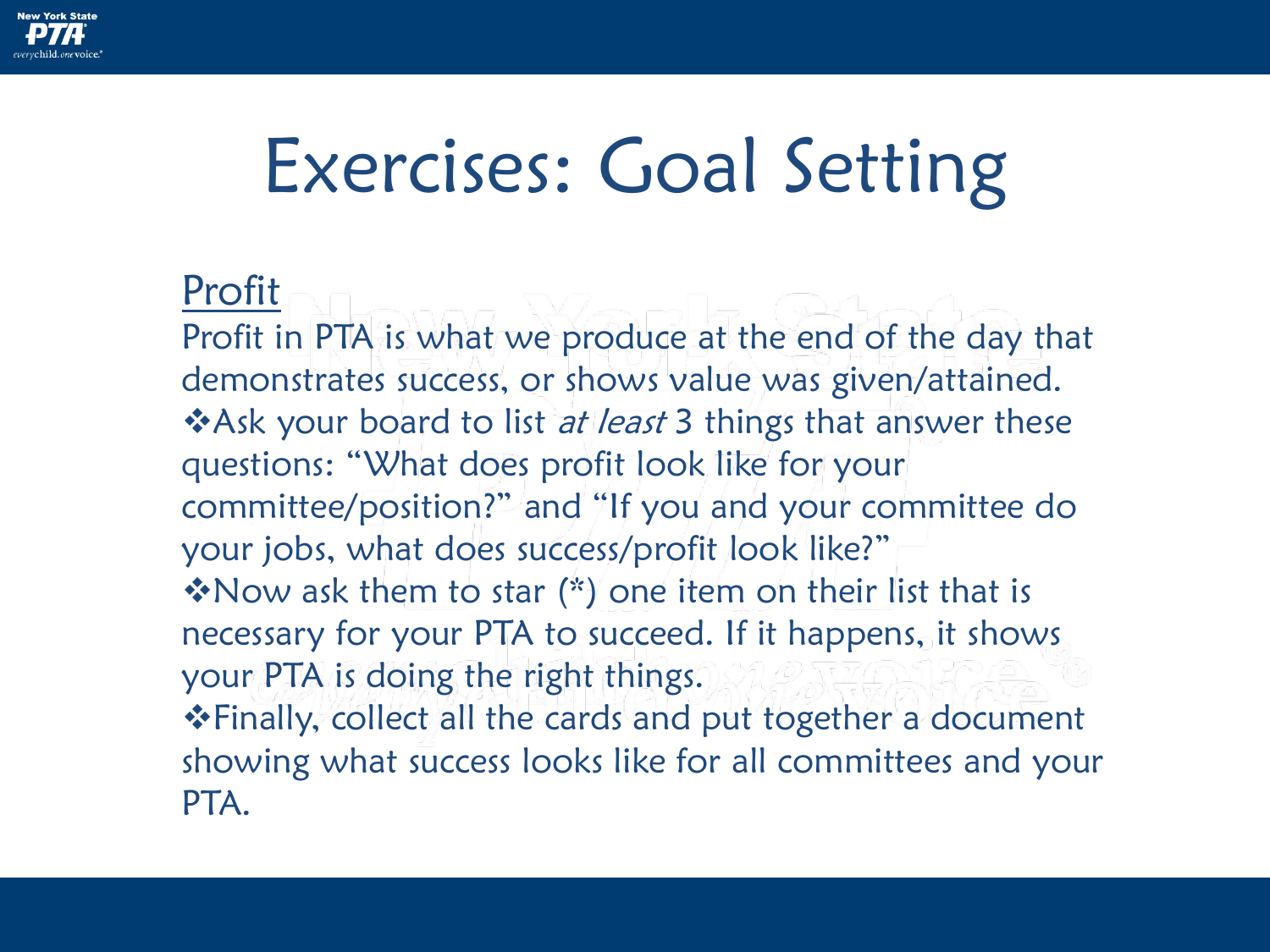

# Keeping a Team Strong

How do you keep leaders engaged & excited?

- Create opportunities to provide meaningful feedback
- Celebrate victories
- Stay strong during challenging times
- Re-evaluate: If a tactic isn't working, solicit input from the team and try something new
- Keep the energy positive!